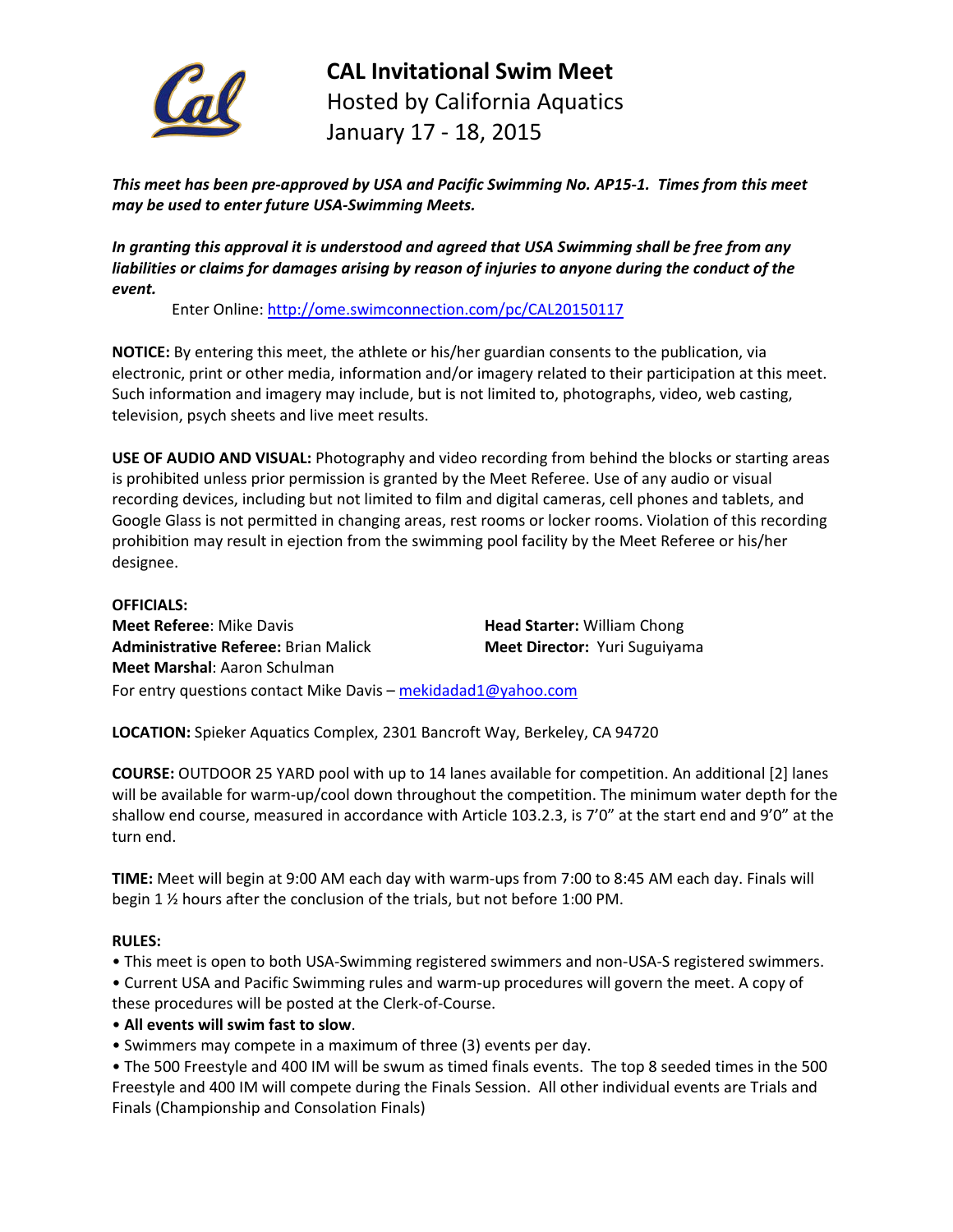- All Relay Events are Timed Finals and will swim during the FINALS session.
- If local conditions warrant it the Meet Referee, with the concurrence of the Meet Director, may
- require a mandatory scratch down. Immediate cash refunds will be made for any mandatory scratches.
- All coaches and deck officials must wear their USA Swimming membership cards in a visible manner.

**UNACCOMPANIED SWIMMERS:** Any USA-S athlete-member competing at the meet must be accompanied by a USA Swimming member-coach for the purposes of athlete supervision during warmup, competition and warm-down. If a coach-member of the athlete's USA-S Club does not attend the meet to serve in said supervisory capacity, it is the responsibility of the swimmer or the swimmer's legal guardian to arrange for supervision by a USA-S member-coach. The Meet Director or Meet Referee may assist the swimmer in making arrangements for such supervision; however, it is recommended that such arrangements be made in advance of the meet by the athlete's USA-S Club Member-Coach.

**RACING STARTS:** Swimmers must be certified by a USA-S member coach as being proficient in performing a racing start; if not, swimmer must start the race in the water. It is the responsibility of the swimmer or the swimmer's legal guardian to ensure compliance with this requirement.

### **RESTRICTIONS:**

• Smoking and the use of other tobacco products is prohibited on the pool deck, in the locker rooms, in spectator seating, on standing areas and in all areas used by swimmers, during the meet and during warm-up periods.

- Sale and use of alcoholic beverages is prohibited in all areas of the meet venue.
- No glass containers are allowed in the meet venue.
- Propane heaters are not permitted except for snack bar/meet operations.
- All shelters must be properly secured.
- Changing into or out of swimsuits other than in locker rooms or other designated areas is prohibited.

• Destructive devices, to include but not limited to, explosive devices and equipment, firearms (open or concealed), blades, knives, mace, stun guns and blunt objects are strictly prohibited in the swimming facility and its surrounding areas. If observed, the Meet Referee or his/her designee may ask that these devices be stored safely away from the public or removed from the facility. Noncompliance may result in the reporting to law enforcement authorities and ejection from the facility. Law enforcement officers (LEO) are exempt per applicable laws.

### **ELIGIBILITY:**

• Swimmers under the age of 12 are not eligible to compete. The swimmer's age will be the age of the swimmer on the first day of the meet.

- Entries with "NO TIME" will not be ACCEPTED
- Swimmers must meet the entry Time Standard listed in the event table in at least 1 event.

• Entry times submitted for this meet will be checked against a computer database and may be changed in accordance with Pacific Swimming Entry Time Verification Procedures.

• Disabled swimmers are welcome to attend this meet and should contact the Meet Director or Meet Referee regarding and special accommodations on entry times and seeding per Pacific Swimming policy.

**CHECK-IN:** This meet will be pre-seeded. Swimmers will not be required to check in.

**SCRATCHES:** Any swimmer not reporting for or competing in a preliminary heat when finals are scheduled shall not be penalized.

**FINALS (POSITIVE CHECK-IN):** Swimmers may check-in or declare their intent to swim finals for that day at the beginning competition for that day. Swimmers must check-in or declare their intent to compete in consolation finals or finals within 30 minutes of the posting of results. In the case where a swimmer declares their intent to swim they must declare their final intention within 30 minutes after the posting